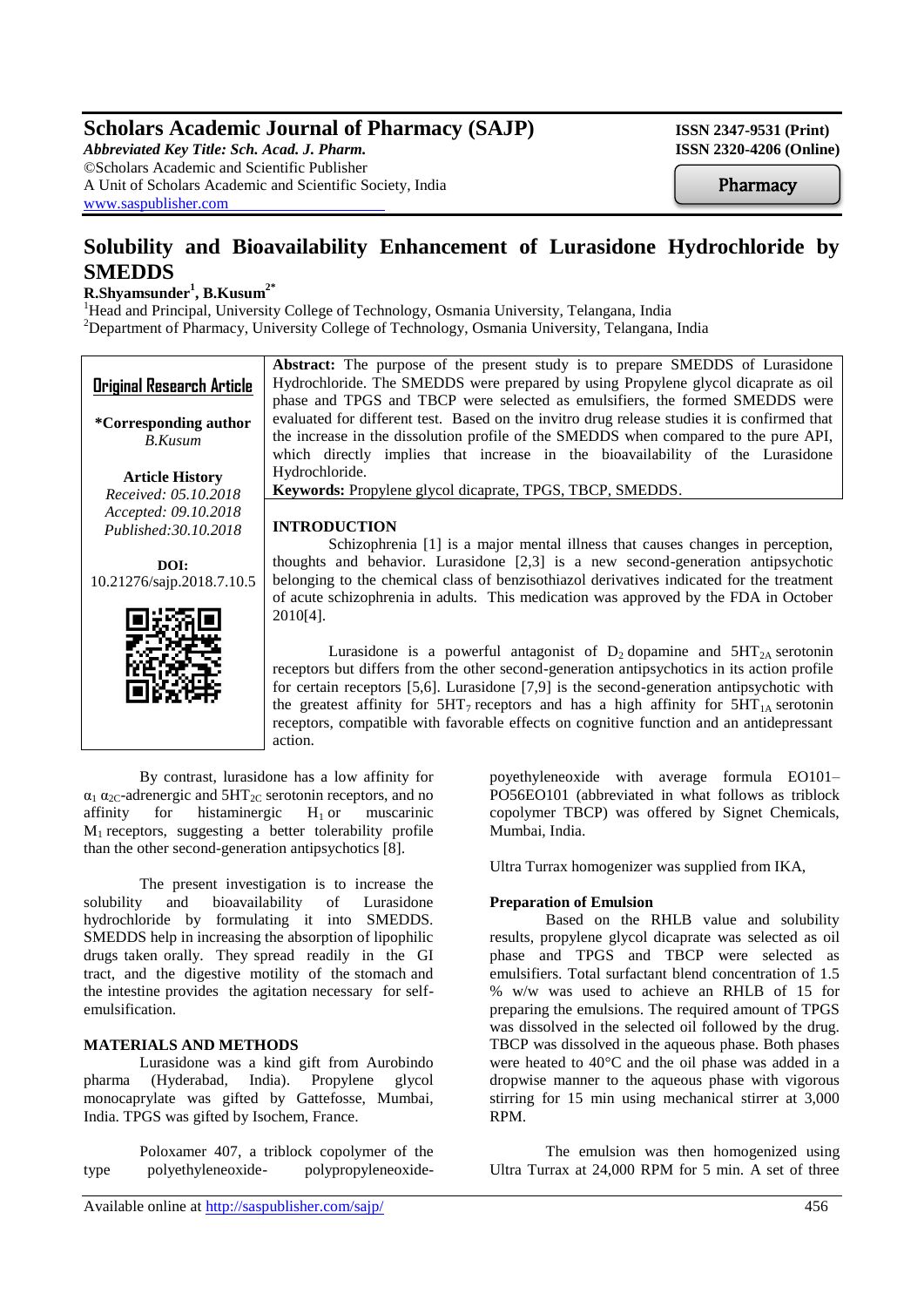## **R.Shyamsunder & B.Kusum***.***, Sch. Acad. J. Pharm., Oct, 2018; 7(10): 456-459**

emulsions were prepared containing different amounts of the oil (Table No.1).

**Invitro dissolution** 

| 016-1. Foi mulation of Eul asidone Hydrochiofide Sivillo |     |      |     |     |
|----------------------------------------------------------|-----|------|-----|-----|
| <b>Batch Code</b>                                        | F1  | F2.  | F3  | F4  |
| Lurasidone $(\%)$                                        | 0.5 | 0.5  | 0.5 | 0.5 |
| Propylene glycol dicaprate (%)                           | 5   | 3    |     | 7.5 |
| TPGS(%)                                                  | 1.3 | 1.5  | 1.4 | 1.7 |
| TBCP $(\%)$                                              | 0.2 | 0.25 | 0.3 | 0.2 |
| Water up to $(\%)$                                       | 100 | 100  | 100 | 100 |
|                                                          |     |      |     |     |

**Table-1: Formulation of Lurasidone Hydrochloride SMEDDS**

## **EVALUATION OF LIQUID EMULSIONS**

The liquid emulsions (before spray drying) and the reconstituted emulsions were evaluated for the following parameters.

#### **Thermodynamic Stability Study of Emulsion**

To assess the thermodynamic stability, the emulsions were subjected to thermodynamic stress of heating and cooling cycles at temperatures of 4°C and 45°C for 48 hours and a freeze–thaw cycle comprising six cycles between -20°C and 25°C with storage at each temperature for not less than 48 hours. This was followed by centrifugation at 3,500 rpm for 30 min and the emulsions were observed for any change in homogeneity previously calibrated with 0.1N Potassium chloride solution.

#### **Precipitation analysis**

The prepared SMEDDS were diluted with 0.1N HCl upto 250 times. The diluted microemulsion was observed at 1 hour and 6 hours for any sign of phase separation or drug precipitation.

#### **Cloud point measurement**

The formulation was compared for cloud point. Each formulation was diluted with water in the ratio of 1:100 and placed in a water bath with a gradual increase in temperature, at the cloud point, drop in sample % transmittance was measured spectrophotometrically.

#### **Globule size analysis**

The globule size and size distribution were analyzed by the dynamic light scattering with a globule size apparatus, SMEEDs were diluted 250 times with 0.1N Hcl at  $25^{\circ}$ C under gentle shaking. After equilibrium, the emulsions were filtered through Whatman filter paper. The filtrates were analyzed by zeta sizer. A laser beam was used and light scattering was monitored at  $25^{\circ}$ C at 90<sup>°</sup> angle.

#### **Drug content**

The HPLC system made was Waters Alliance e 2695 (Waters, Milford, MA, USA) using Water's C18 250 x 4.6 mm, 5μm column maintained at ambient temperature, a quaternary gradient system (600 Controller), in line degasser (Waters, model AF). The system was equipped with a photodiode array detector (Water, 996 model) and auto sampler (Waters, model

Thermodynamic stability studies were performed to observe the ability of the formulation to

**RESULTS AND DISCUSSION Thermodynamic stability studies** 

withstand different stress conditions. A stable SMEDDS formulation should not lose its ability of spontaneous emulsification upon dilution. All liquid formulations were found to be stable in the centrifugation test and in the freeze- thaw cycle. There was no sign of phase separation as reported in Table No. 2

717 plus). Data was processed using Empower Pro 2

and invitro release profile was taken in a USP apparatus 2 at 37  $\pm$  0.5<sup>0</sup>C at 100 RPM in 900 ml of 0.1 N Hydrochloric acid. Aliquots were withdrawn after 5, 10, 15, 20, 30 and 45 minutes, and analyzed at 315 nm.

Liquid SMEDDS was filled in capsule shell

software (Waters, Milford, MA, USA).

#### **Cloud point**

The cloud point is the temperature above which the formulation clarity turns into cloudiness. At higher temperatures, phase separation can occur. Since both drug solubilization and formulation stability will decline with this phase separation, the cloud point of the formulation should be over  $37^{\circ}$ C. in this study, the cloud points of all formulations were very high as reported in Table No. 2

#### **Precipitation analysis**

Out of four different formulations, the F1 was precipitated on dilution with 0.1N HCL at 250 times after 6 hours. Although there was no sign of precipitation upto 2 hours in all formulations. Table No. 2

#### **Drug content**

 All SMEDDS showed drug content within 97- 99%, Table No.3

### **In vitro dissolution**

The pure API powder showed that only 20% drug was released within 45 minutes and 28% in the recovery period for 90 minutes. Invitro release profile of liquid F1 showed that 99.15% drug was released within 45 minutes. It might be quick emulsification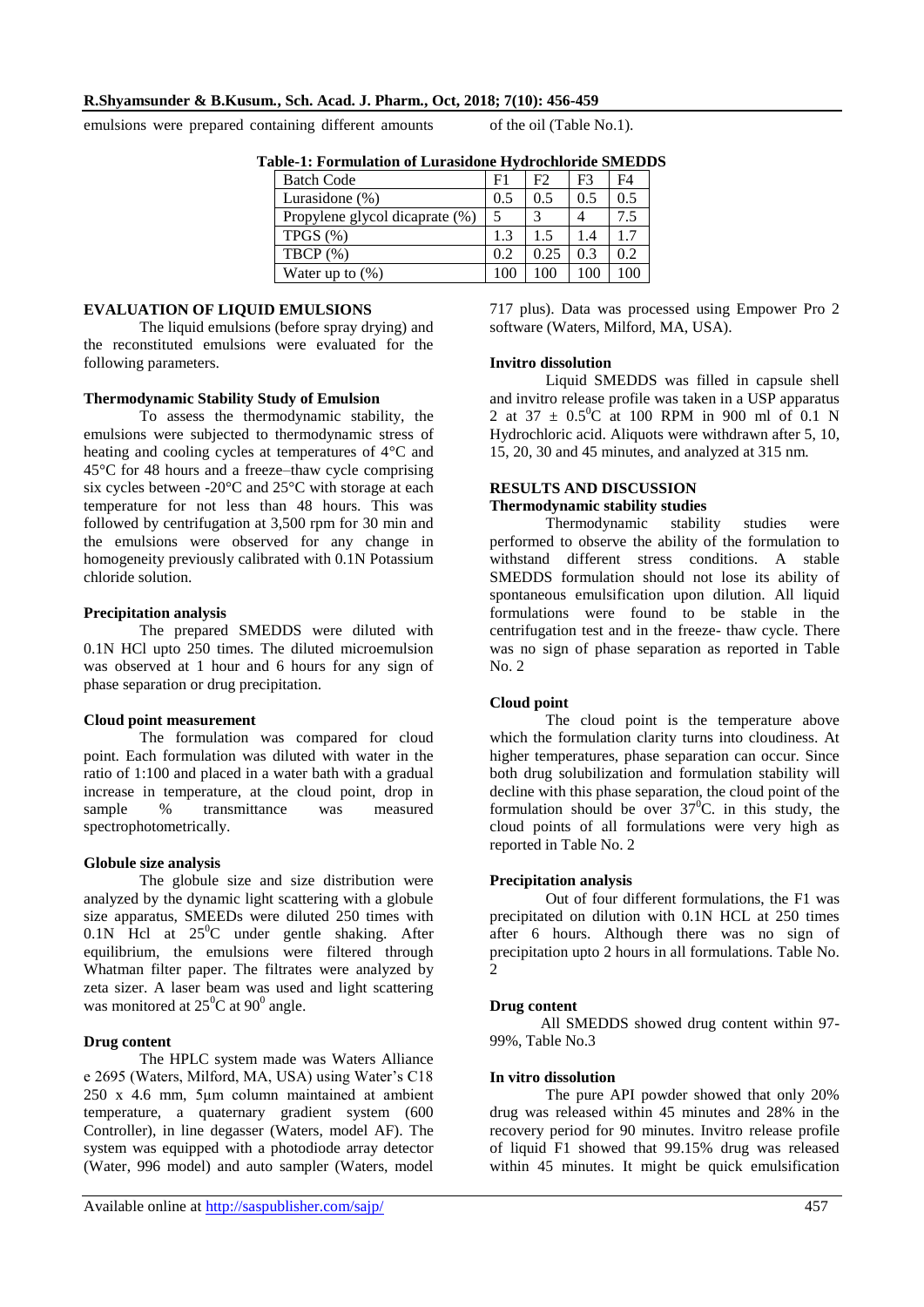#### **R.Shyamsunder & B.Kusum***.***, Sch. Acad. J. Pharm., Oct, 2018; 7(10): 456-459**

properties of SMEDDS and its ability to keep drug in solubilized state upon dilution.

### **Globule size analysis**

Droplet size of SMEDDS is a critical step in the pathway of enhancing drug bioavailability. For F1 the globule size was found to be 113.5 nm

| Formulation    | Centrifugation | Freeze<br>thaw | point<br>Cloud | Precipitation |           |
|----------------|----------------|----------------|----------------|---------------|-----------|
|                | test           | cycle          | $(Temp^0C)$    | After 1 h     | After 6 h |
| F <sub>1</sub> | No phase       | No phase       | 71             | Clear         | Clear     |
|                | separation     | separation     |                |               |           |
| F2             | No phase       | No phase       | 65             | Clear         | Clear     |
|                | separation     | separation     |                |               |           |
| F <sub>3</sub> | No phase       | No phase       | 63             | Clear         | Clear     |
|                | separation     | separation     |                |               |           |
| F <sub>4</sub> | No phase       | No phase       | 69             | Clear         | Clear     |
|                | separation     | separation     |                |               |           |

### **Table-2: Thermodynamic stability, Cloud point, Precipitation studies**

#### **Table-3: Drug content**

| Sample | Drug content $(\%)$ |
|--------|---------------------|
| FТ     | 99.15               |
| F2     | 98.24               |
| F3     | 97.83               |
|        | 97.21               |

#### **Table-4: Invitro Dissolution studies**

| Time         | % Drug release |       |       |                |       |
|--------------|----------------|-------|-------|----------------|-------|
| (In Minutes) | Pure API       | F1    | F2    | F <sub>3</sub> | F4    |
| 5            | 2.36           | 4.19  | 4.27  | 5.64           | 4.96  |
| 10           | 3.45           | 14.51 | 14.58 | 15.47          | 12.64 |
| 15           | 6.87           | 31.25 | 27.64 | 32.51          | 24.87 |
| 20           | 10.22          | 44.20 | 35.10 | 35.39          | 31.54 |
| 30           | 16.54          | 71.28 | 50.76 | 54.12          | 48.97 |
| 45           | 20.16          | 79.58 | 62.54 | 73.64          | 69.85 |

#### **Table-5: Globule size analysis**

| Sample                     | Particle size (nm) |  |
|----------------------------|--------------------|--|
| F <sub>1</sub>             | 105.98             |  |
| F2                         | 148.34             |  |
| F <sup>3</sup>             | 163.87             |  |
| F <sub>4</sub>             | 187.17             |  |
| D:1: 250 :: : 0. 1 N I LOI |                    |  |

Dilution 250 times in 0.1N HCL